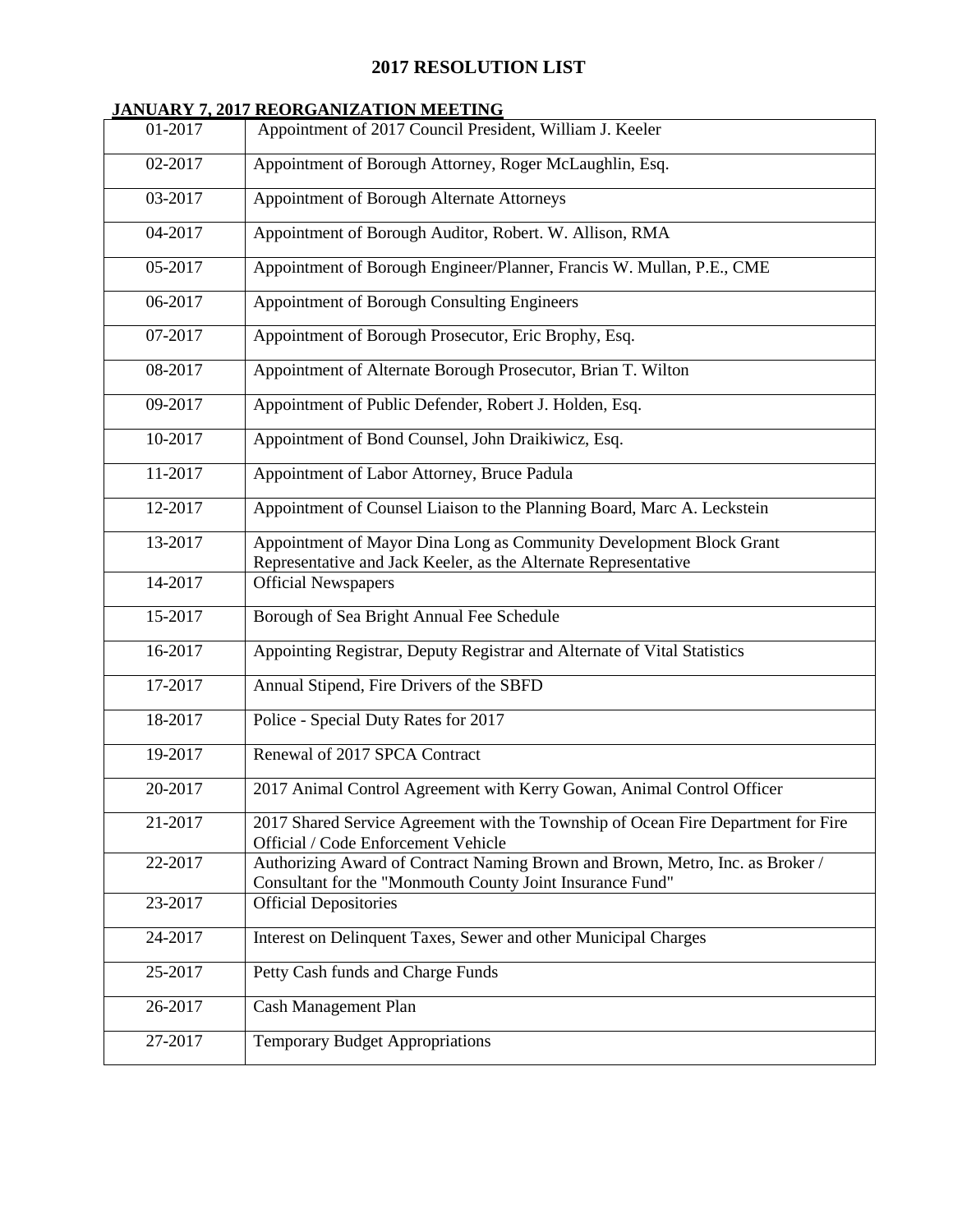#### **JANUARY 17, 2017**

| 28-2017 | Award of a Fair and Open Contract - Borough Tax Appeal Attorney Salvatore Alfieri,      |
|---------|-----------------------------------------------------------------------------------------|
|         | Esq.                                                                                    |
| 29-2017 | Consideration of Proposals Received for Real Property Data Collection and Verification  |
|         | Services in Accordance with the Assessment Demonstration Program                        |
| 30-2017 | Approving the Leasing of Property for use by the Borough of Sea Bright, Block 18, Lot 1 |
| 31-2017 | Authorizing Receipt of Bids – Demolition of Structure at 1056 Ocean Avenue              |
| 32-2017 | Approval to Submit a Grant Application and Execute a Grant Contract with the New        |
|         | Jersey Department of Transportation for the Sea Bright Road Program: East Ocean         |
|         | Avenue and Various Roadway Improvements                                                 |
| 33-2017 | Accepting Capital Improvement Plan as Submitted by T&M Associates                       |

#### **FEBRUARY 7, 2017**

| 34-2017 | Authorizing the Purchase of Police Dept. Vehicle                                                                             |
|---------|------------------------------------------------------------------------------------------------------------------------------|
| 35-2017 | 2017 Direct Emergency Dispatch Services with Monmouth County Office of<br>Shared Services, Communications Division           |
| 36-2017 | Appropriation Reserve Transfer                                                                                               |
| 37-2017 | Authorizing the Mayor to execute the Storm Hazard Reduction Easements for<br>the Sea Wall Repair and Re-construction project |
| 38-2017 | Establishing a new position for the Department of Public Works know as<br>"Working Foreman"                                  |
| 39-2017 | 2017 Community Advisory Committee Appointments                                                                               |

## **FEBRUARY 21, 2017**

| 40-2017 | <b>Police Department Promotions</b>                                                                                                                                                                      |
|---------|----------------------------------------------------------------------------------------------------------------------------------------------------------------------------------------------------------|
| 41-2017 | Authorizing Hiring of Full Time Police Officer – Michael Morgan                                                                                                                                          |
| 42-2017 | Authorizing Lease Agreement for Temporary Library with First United Methodist<br>Church of Sea Bright                                                                                                    |
| 43-2017 | Appointments to the Borough Special Events Committee                                                                                                                                                     |
| 44-2017 | Authorizing Receipt of Bids – Construction of Municipal Complex                                                                                                                                          |
| 45-2017 | Donation 2017 Beach Badges - Bayview Elementary School                                                                                                                                                   |
| 46-2017 | Designation of Borough Liaison - Paint the Town Pink                                                                                                                                                     |
| 47-2017 | Authorizing T&M Associates to prepare NJDEP CAFRA IP Modification Plans, a Soil<br>Erosion and Sediment Control Permit Application and Coordinate NJNG Services for the<br>new Sea Bright Beach Pavilion |
| 48-2017 | Authorizing the County of Monmouth Mosquito Control Division to Conduct Aerial<br>Mosquito Control Operations within the Borough of Sea Bright                                                           |
| 49-2017 | Authorizing the Borough of Sea Bright to Apply for 2017 Distracted Driving Crackdown<br><b>Traffic Safety Grant</b>                                                                                      |
| 50-2017 | Appointment of Alternate Prosecutor - Gregory J. Cannon, Esq./Sobel Han, LLP                                                                                                                             |

## **MARCH 7, 2017**

| 51-2017 | Authorizing Hiring of Police Officers Designation of SLEO Class I, Special Officers                                                                                        |
|---------|----------------------------------------------------------------------------------------------------------------------------------------------------------------------------|
| 52-2017 | Change Order #1, Increase Contract Amount by \$11,250.00 and Extend Contract<br>Completion Date to April 13, 2017 Ocean Avenue Streetscape Project LandTek<br>Construction |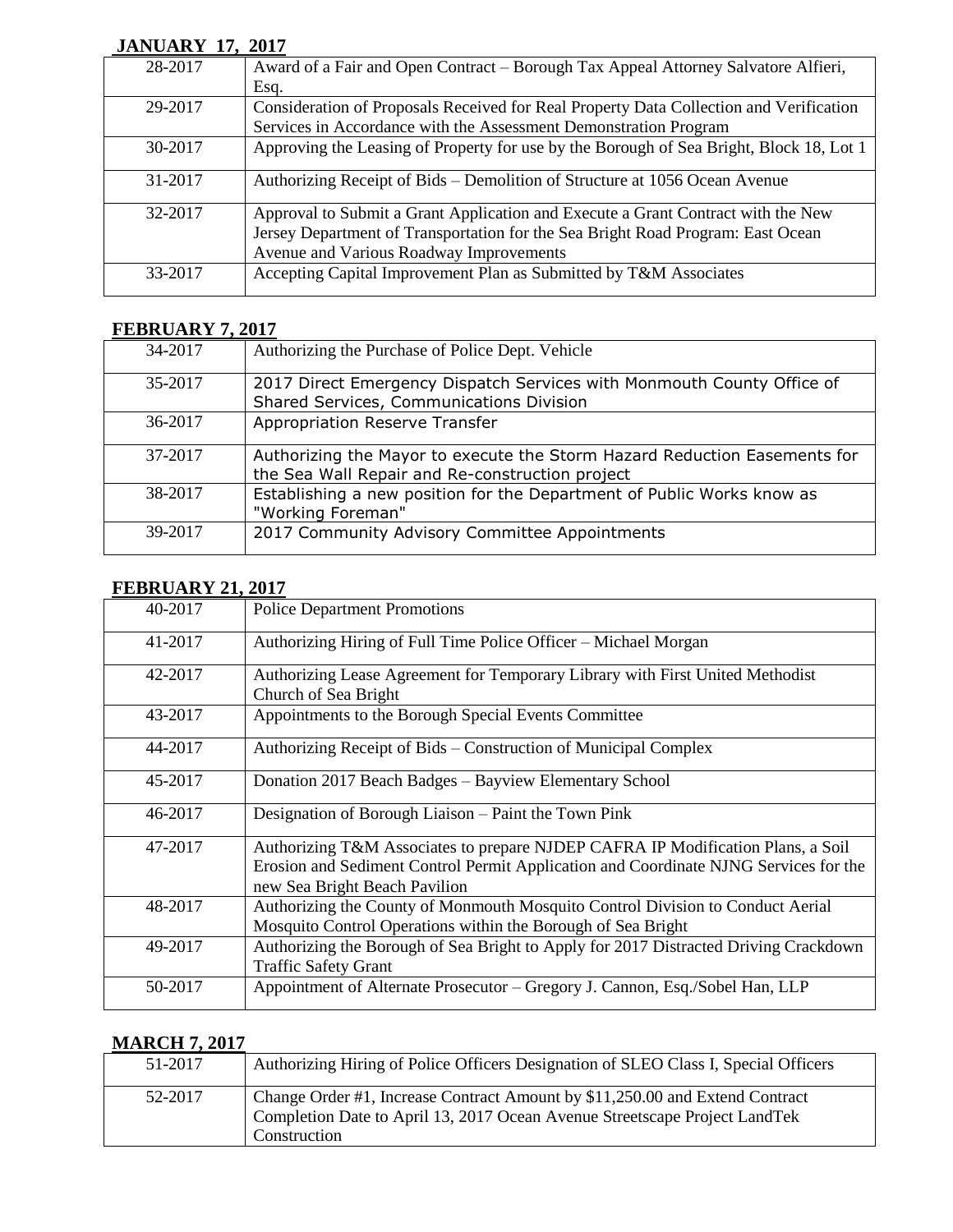| 53-2017 | RESOLUTION DEFEATED Approving the Proposal From T&M Associates for the               |
|---------|--------------------------------------------------------------------------------------|
|         | Removal of an Underground Storage Tank in the Borough of Sea Bright                  |
| 54-2017 | Authorizing the Mayor's Signature to a Proof of Loss Regarding FEMA National Flood   |
|         | Insurance Claim                                                                      |
| 55-2017 | Authorizing a Shared Services Agreement with the Borough of Highlands for Life Guard |
|         | <b>Services</b>                                                                      |
| 56-2017 | Authorizing a Shared Service Agreement with the Borough of Highlands for Street      |
|         | <b>Sweeping Services</b>                                                             |
| 57-2017 | Authorizing a Temporary Access Agreement between the Borough of Sea Bright, Chapel   |
|         | Beach Club and New Jersey American Water Company for Temporary Access into the       |
|         | Chapel Beach Club Parking Lot from the Municipal Parking Lot                         |
| 58-2017 | Amending Resolution No. 193-2016 Providing for the use of Project Labor Agreements   |
|         | Pertaining to the Beach Pavilion                                                     |

# **MARCH 21 , 2017**

| 59-2017 | Accepting the Performance Guarantee(s) for LBP Corporation d/b/a Donovan's Reef –  |
|---------|------------------------------------------------------------------------------------|
|         | Block 7 Lot 9, 1171 Ocean Avenue                                                   |
| 60-2017 | Accept the Performance Guarantee(s) for Block 30, Lot 47, 47.01, 280 Ocean Avenue  |
|         | Sea Bright LLC                                                                     |
| 61-2017 | Approving the Sea Bright Farmers' Market to join the "Businesses of Sea Bright"    |
| 62-2017 | Accepting the Monmouth County Municipal Joint insurance Fund's 2017 Safety and     |
|         | <b>Compliance Program</b>                                                          |
| 63-2017 | 2016 Recycling Tonnage Grant                                                       |
| 64-2017 | Authorize the Submission of Tax Reimbursement Certificate in Connection with the   |
|         | <b>Recycling Tonnage Grant</b>                                                     |
| 65-2017 | Donation 2017 Beach Badges                                                         |
| 66-2017 | Authorizing Release of Performance Bond – AMCK, LLC, 1066 Ocean Ave                |
| 67-2017 | Change Order #2, Increase Contract Amount by \$64,108.75 and Extend Contract       |
|         | Completion Date to May 4, 2017 for work between New Street and Church Street Ocean |
|         | Avenue Streetscape Improvements Project LandTek Construction                       |
| 68-2017 | Introduction of the 2017 Municipal Budget                                          |
|         |                                                                                    |

# **APRIL 4, 2017**

| 69-2017 | Office of Emergency Management "Municipal Emergency Management Coordinator" -        |
|---------|--------------------------------------------------------------------------------------|
|         | Dan Chernavsky                                                                       |
| 70-2017 | Authorizing 2017 Farmer's Market                                                     |
|         |                                                                                      |
| 71-2017 | Establishment of Qualifications for the Submission of Bids for the Municipal Complex |
|         | <b>Building</b>                                                                      |
| 72-2017 | Sea Bright Ocean Rescue - 2017 Junior Lifeguard Program                              |
|         |                                                                                      |
| 73-2017 | Appointment to the Borough Special Events Committee - Candace Mitchell               |
| 74-2017 | Consideration of Bids Received for Construction of Sea Bright Pavilion               |
|         |                                                                                      |

# **APRIL 18, 2017**

| 75-2017<br>Lease Agreement Extension for Beach Facility with Dogs and Cats, Inc. |
|----------------------------------------------------------------------------------|
|----------------------------------------------------------------------------------|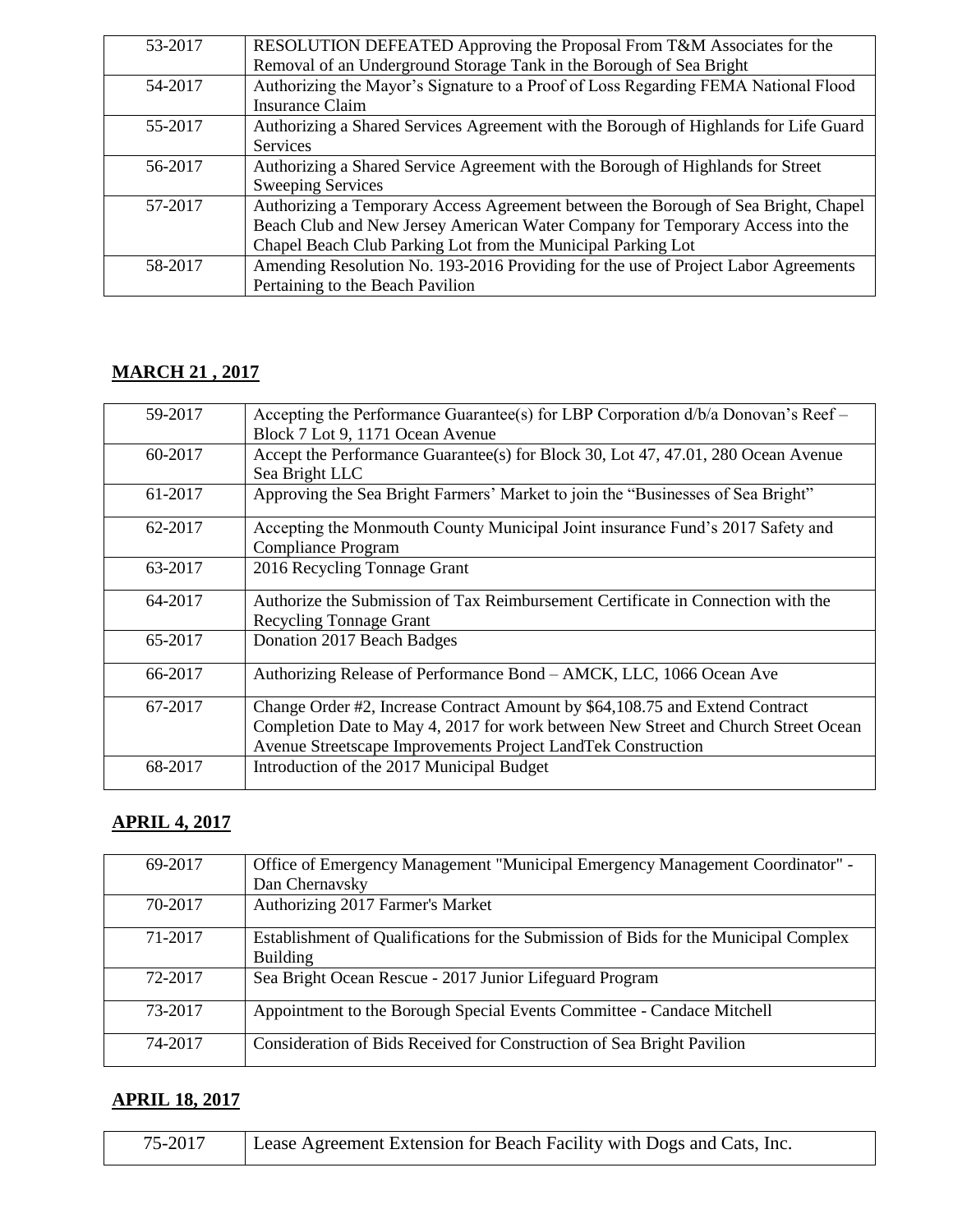| 76-2017 | Authorizing the Borough to Participate in the "Please Leave Only Your        |
|---------|------------------------------------------------------------------------------|
|         | Footprints" Program                                                          |
|         |                                                                              |
| 77-2017 | Place-to-Place/Extension of Premises Transfer Liquor License                 |
|         | Donovan's Reef – Carried to May $2^{nd}$ Meeting                             |
| 78-2017 | Revision and Codification of the Municipal Ordinances                        |
|         |                                                                              |
| 79-2017 | 2015 Road Preservation Project - Change Order No. 2                          |
|         |                                                                              |
| 80-2017 | Authorizing Specific Businesses on the Beach - 2017 Beach Season             |
| 81-2017 | Donation 2017 Beach Badges                                                   |
|         |                                                                              |
| 82-2017 | Authorizing the Borough to Create A Senior Citizen Priority Parking Program  |
| 83-2017 | Authorizing an Agreement with The Department of Environmental Protection for |
|         | the Sea Bright and Monmouth Beach Seawall Repair and Construction Project    |
| 84-2017 | Ocean Avenue Streetscape Improvements Project - Change Order No. 3           |
| 85-2017 | Planning/Zoning Board Secretarial Services                                   |
| 86-2017 | Authorizing the Budget                                                       |
| 87-2017 | Amending the 2017 Municipal Budget                                           |

#### **MAY 2, 2017**

| 77-2017 | Place-to-Place/Extension of Premises Transfer - Liquor License No. 1343-33-                                                         |
|---------|-------------------------------------------------------------------------------------------------------------------------------------|
|         | 007-003 - Donovan's Reef Inc. t/a Donovan's Reef                                                                                    |
| 88-2017 | 2017 Community Advisory Committee Appointments                                                                                      |
| 89-2017 | Waiver Nuisance Ordinance For The Fireman's Fair                                                                                    |
| 90-2017 | Authorizing The Borough of Sea Bright to Apply For New Jersey Division of<br>Highway Traffic Safety 2017 "Click It Or Ticket" Grant |
| 91-2017 | Hiring Seasonal Borough Employees - Public Works                                                                                    |
| 92-2017 | Tax Appeal Refund - Scott & Jill Glenn                                                                                              |
| 93-2017 | Refund of Tax Overpayment - Jonathan H. Beer & George D. Cannon                                                                     |
| 94-2017 | Adopt the 2017 Municipal Budget as Amended                                                                                          |
| 95-2017 | Authorizing the hiring of "Working Foreman" DPW                                                                                     |

# **MAY 16, 2017**

| 96-2017  | Authorizing the Refund of 2017 Beach Locker                                 |
|----------|-----------------------------------------------------------------------------|
| 97-2017  | Approving the Leasing of Property for Use by the Borough of Sea Bright with |
|          | Jesse A. Howland & Sons, Inc. - Municipal Permit Parking Facility           |
| 98-2017  | Approving the Leasing of Property for use by the Department of Public Works |
|          | Sea Bright First Aid and Sea Bright Fire Department with Jesse A. Howland & |
|          | Sons, Inc.                                                                  |
| 99-2017  | Consideration of Proposals Received for Professional Services to Prepare    |
|          | the 2017 Added Assessment Tax List                                          |
| 100-2017 | Consideration of Proposals Received for Professional Appraisal Services     |
|          | for 2016 and 2017 State Tax Court Appeals                                   |
| 101-2017 | Change Order No. 4, Increase Contract Amount by \$73,165.25 and Extend      |
|          | Contract Completion Date to June 23, 2017 for the Ocean Avenue Streetscape  |
|          | <b>Improvements Project</b>                                                 |
| 102-2017 | <b>Hiring Seasonal Borough Employees</b>                                    |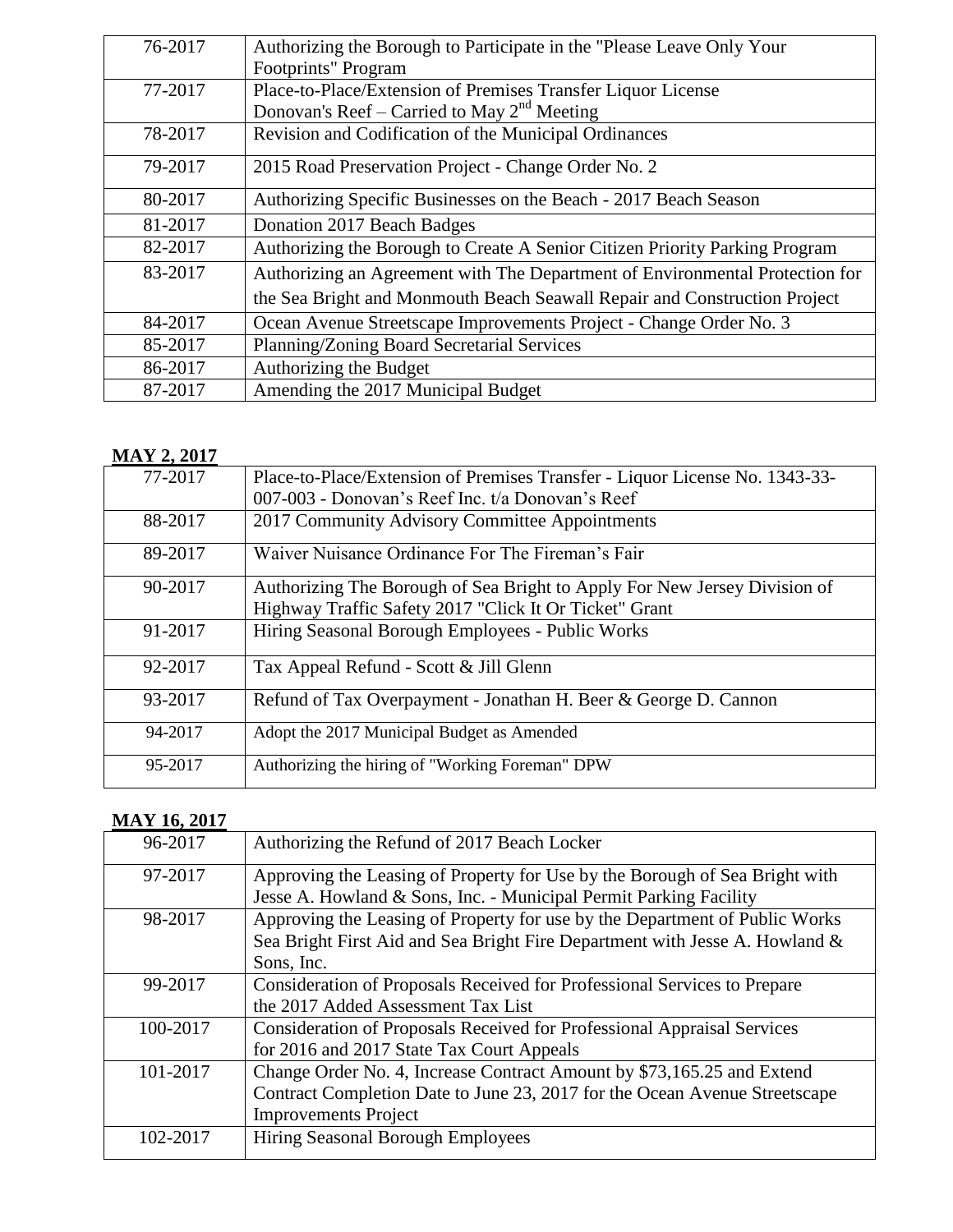| 103-2017 | Approving the Municipal Public Access Plan – (Carried to 6/5/2017 Meeting)                                                                  |
|----------|---------------------------------------------------------------------------------------------------------------------------------------------|
| 104-2017 | Authorizing the Acceptance of a Dedication of Property Known as Block 23,<br>Lot 118 on the Tax Assessment Map in the Borough of Sea Bright |

#### **JUNE 5, 2017**

| 103-2017 | Authorizing the Submission of the Municipal Public Access Plan to the NJDEP           |
|----------|---------------------------------------------------------------------------------------|
|          | (carried from 5/16/17 meeting)                                                        |
| 105-2017 | Renewal of the Alcoholic Beverage License of D. Lobi Enterprises, t/a Surfrider Beach |
|          | Club for the 2017-2018 License Term                                                   |
| 106-2017 | Renewal of the 2017-2018 Liquor Licenses for those Licensees who have met all Boroug  |
|          | and State Requirements and paid all applicable fees                                   |
| 107-2017 | Approving Volunteer Firefighter - Jacob Burns                                         |
| 108-2017 | Authorizing Display of Fireworks at Sands Beach Club - June 27, 2017                  |
| 109-2017 | Authorizing Display of Fireworks at Chapel Beach Club - July 1, 2017                  |

#### **JUNE 20, 2017**

| Renewal of the Alcoholic Beverage License of Sea Horse LLC, T/A Driftwood  |
|----------------------------------------------------------------------------|
| Beach Club for the 2017-2018 License Term                                  |
| Renewal of the Alcoholic Beverage License of Watersedge, T/A Edgewater     |
| Beach Club for the 2017-2018 License Term                                  |
| Renewal of the Alcoholic Beverage License of 1124 Ocean Ave Liquor,        |
| T/A Rory's Pub for The 2017-2018 License Term                              |
| Renewal of the Alcoholic Beverage License of 1030 Liquor Partners, T/A     |
| Tommy's Tavern and Tap for the 2017-2018 License Term                      |
| Renewal Of The 2017 -2018 Liquor Licenses For Those Licensees Who Have     |
| Met All Borough and State Requirements and Paid All Applicable Fees        |
| Authorizing The Borough Of Sea Bright To Apply For New Jersey Division of  |
| Highway Traffic Safety "Buckle Up In The Park 2017" Grant Funding          |
| Resolution To Urge Representatives From The State Of New Jersey To Support |
| Legislative Action To Re-Authorize And Extend the National Flood Insurance |
| Program (NFIP)                                                             |
| Appointing William E. Antonides & Company as Fiscal Officer and Other      |
| <b>Related Accounting Services</b>                                         |
| Sidewalk Cafe & Restaurant Approvals                                       |
|                                                                            |
| Change Order No. 5 - Reconstruction of Six Bulkheads and New               |
| Stormwater Pump Station - R. Kremer & Son Marine Contractors, LLC          |
|                                                                            |

#### **JULY 11, 2017**

| 120-2017 | Authorizing The Borough Of Sea Bright To Apply For Highway Traffic Safety |
|----------|---------------------------------------------------------------------------|
|          | Mobilization 2017 Drive Sober or Get Pulled Over Statewide Labor Day      |
|          | Crackdown Traffic Safety Grant                                            |
| 121-2017 | Renewal of the 2017-2018 Liquor License Licensee who has met all Borough  |
|          | and State Requirements and Paid all Applicable Fees                       |
| 122-2017 | Remove S. Kelly Corporation from Resolution No. 132-2017                  |
|          | 2017/2018 Annual Renewal Liquor License (12.39 Special Ruling Required)   |
| 123-2017 | Accepting the Performance Guarantee(s) for Block 19, Lot 3                |
|          | 10 East Ocean Avenue, Kelly Management Corporation (The Madhatter)        |
| 124-2017 | (Rescinding Resolution No. 119-2017 - Change Order No. 5 (Increase)       |
|          | Reconstruction of Six Bulkheads and New Stormwater Pump Station R.        |
|          | Kremer & Son Marine Contractors, LLC                                      |
| 125-2017 | Reconstruction of Six Bulkheads and New Stormwater Pump Station R.        |
|          | Kremer & Son Marine Contractors, LLC Performance Bond                     |
|          | Reduction/Maintenance Bond                                                |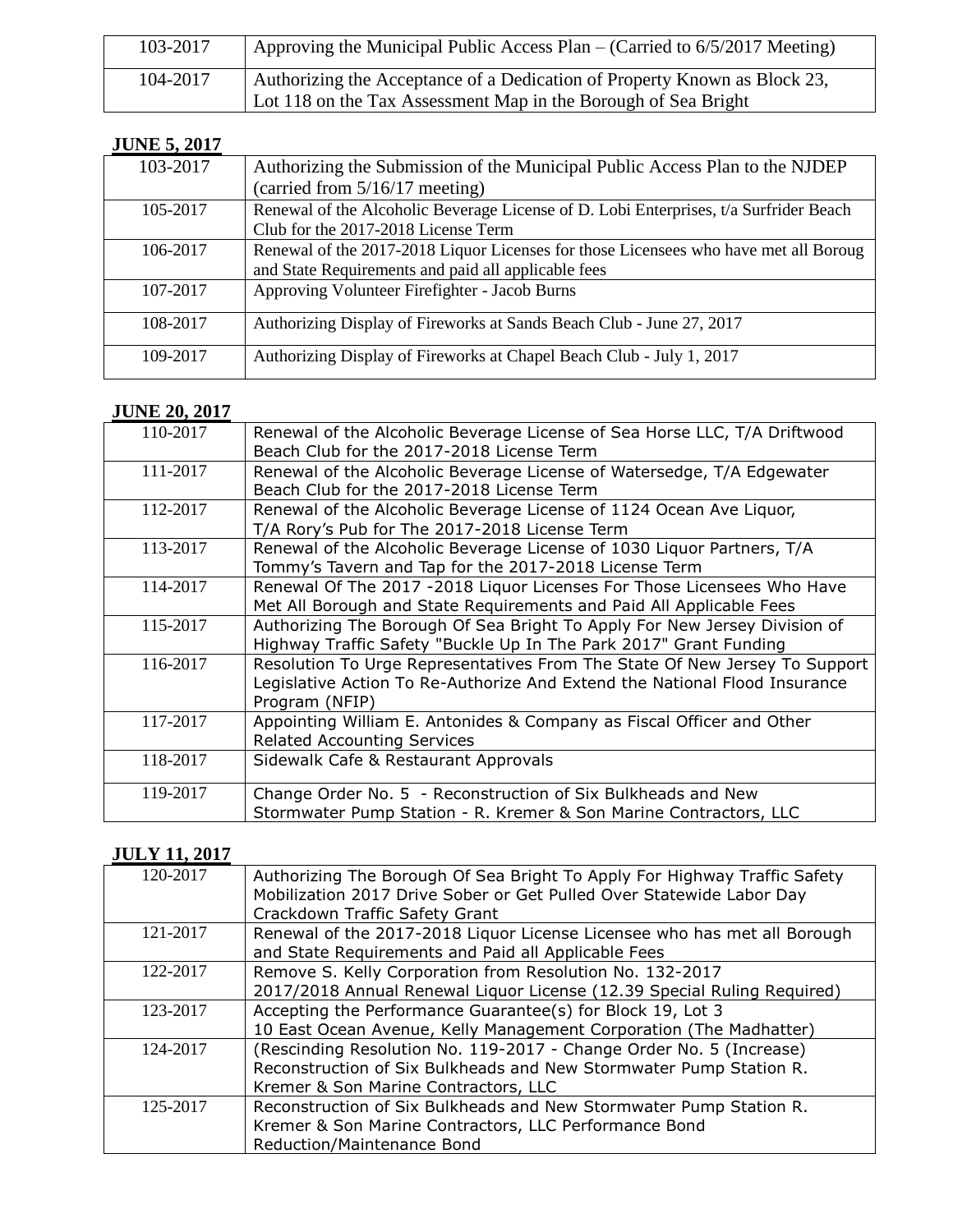| 126-2017 | Change Order No. 5, (FINAL) Decrease Contract Amount by \$288.00 and     |
|----------|--------------------------------------------------------------------------|
|          | Extend Contract Completion Date to July 7, 2017 to Allow for LED Message |
|          | Sign - Ocean Avenue Streetscape Improvements Project - LandTek           |
| 127-2017 | Grace Period Extension for Payment of 3rd Quarter Taxes                  |
|          |                                                                          |

#### **AUGUST 1, 2017**

| 128-2017 | Authorizing Settlement with and Final Payment to Andrew K. Knox and<br>Company, Public Insurance Adjusters                              |
|----------|-----------------------------------------------------------------------------------------------------------------------------------------|
| 129-2017 | Compliance with Promulgation of Local Finance Board of the State of New<br>Jersey accepting the Borough of Sea Bright 2016 Annual Audit |
| 130-2017 | Authorizing The Borough of Sea Bright To Enter into a Cooperative Pricing                                                               |
|          | Agreement with the Educational Services Commission of New Jersey                                                                        |
|          | (65mcesccps)                                                                                                                            |
| 131-2017 | Authorize the Release of Maintenance Guarantee for 1050 Ocean Avenue -<br>Balfour Corp.                                                 |
| 132-2017 | Authorize the Release of Maintenance Guarantee for 1066 Ocean Avenue -                                                                  |
|          | Young's Water & Sewer, Inc.                                                                                                             |
| 133-2017 | Authorizing Display of Fireworks at Sands Beach Club - August 15, 2017                                                                  |
| 134-2017 | Authorizing Release of Performance Guarantees - LPB Corporation d/b/a                                                                   |
|          | Donovan's Reef - 1171 Ocean Avenue - Beach Structures                                                                                   |
| 135-2017 | Authorizing Release of Performance Guarantees - LPB Corporation d/b/a                                                                   |
|          | Donovan's Reef - 1171 Ocean Avenue                                                                                                      |
| 136-2017 | A Resolution Pertaining to Project Closeout and Final Payment on Anchorage                                                              |
|          | Lot Ramp and Restroom Building Project                                                                                                  |
| 137-2017 | Ocean Avenue Streetscape Improvements Project - Acceptance of a                                                                         |
|          | Maintenance Guarantee                                                                                                                   |
| 138-2017 | Authorizing Release of Performance Guarantees - Rooney Plaza, LLC                                                                       |
|          | Block 11, Lot 21-21, 1136 Ocean Avenue/4&6 Surf Street                                                                                  |
| 139-2017 | Authorizing Mailing of Estimated Third Quarter 2017 Tax Bills                                                                           |

## **SEPTEMBER 5, 2017**

| 140-2017 | Person-to-Person Transfer of Liquor License #1343-36-010-008 Seabright<br>Hospitality Group LLC t/a Beachwalk Resort, Beachwalk BBQ and Beachwalk<br>Bar                                                                                                                                                              |
|----------|-----------------------------------------------------------------------------------------------------------------------------------------------------------------------------------------------------------------------------------------------------------------------------------------------------------------------|
| 141-2017 | Carried to September 19 <sup>th</sup> Meeting: Place-to-Place/Expansion of Premises<br>Liquor License #1343 33-017-007 1030 Liquor Partners LLC t/a Tommy's<br>Tavern & Tap                                                                                                                                           |
| 142-2017 | CHAPTER 159 BUDGET AMENDMENT - National Highway Traffic Safety<br>Administration - 2017 Drive Sober or Get Pulled Over Statewide Labor Day<br>Crackdown Traffic Safety Grant                                                                                                                                          |
| 143-2017 | CHAPTER 159 BUDGET AMENDMENT - National Highway Traffic Safety<br>Administration - Drive Sober or Get Pulled Over Year-End Holiday Crackdown<br><b>Traffic Safety Grant</b>                                                                                                                                           |
| 144-2017 | Resolution in Support of the United States Coast Guard's Proposed<br>Amendment to Title 33 of the Code of Federal Regulations (CFR) §117.755<br>Regarding the Draw Span Opening Schedule for Monmouth County Bridge<br>S-32 on County Route 520 Over the Shrewsbury River in the Boroughs of<br>Rumson and Sea Bright |
| 145-2017 | E-JIF \$10,000 Grant - Removal of Underground Storage Tanks                                                                                                                                                                                                                                                           |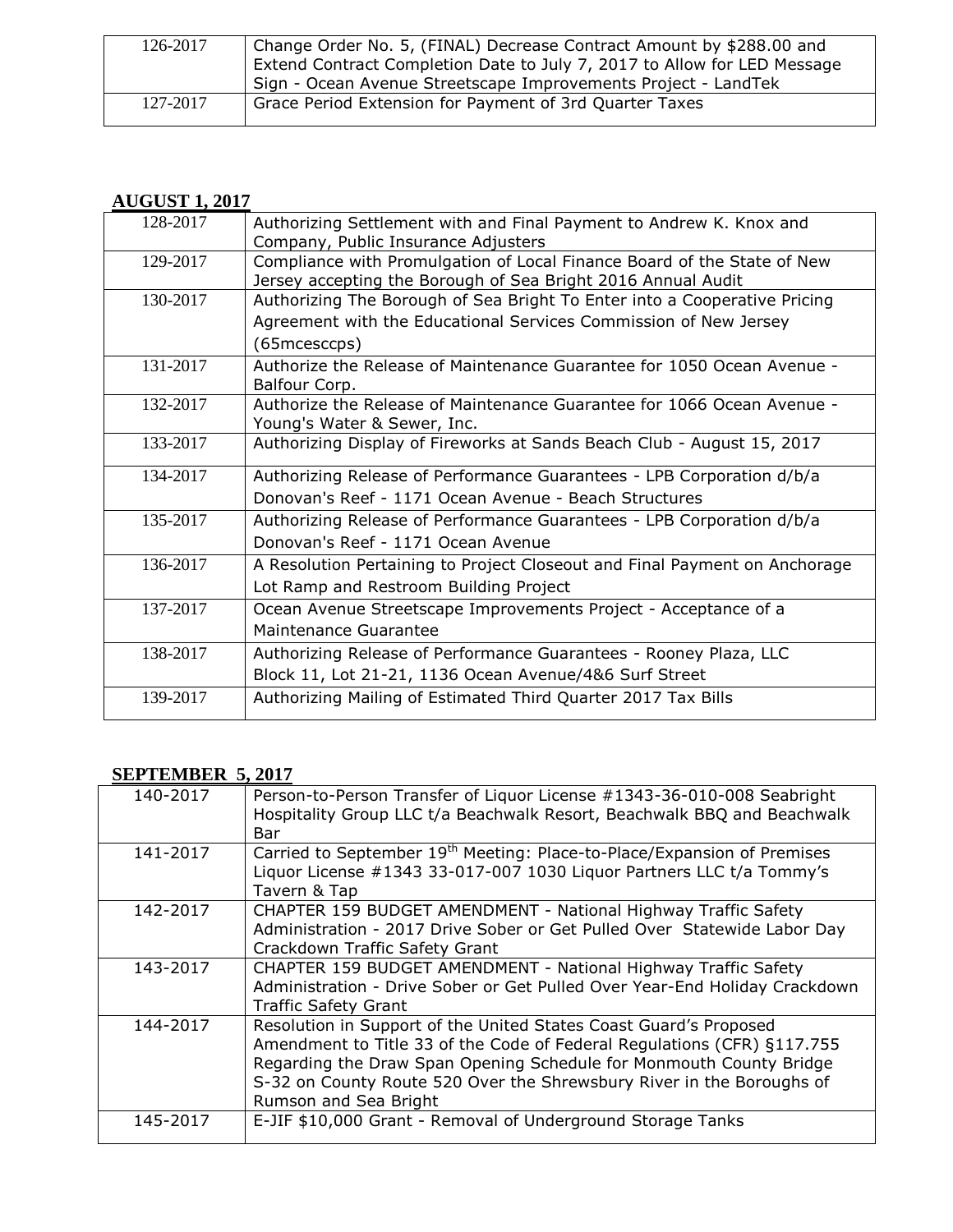| 146-2017 | Authorizing a Specific Business to Operate on the Municipal Beach in                                                                       |
|----------|--------------------------------------------------------------------------------------------------------------------------------------------|
|          | September and October, 2017                                                                                                                |
| 147-2017 | Borough of Sea Bright Awarding Raises for Non-Union Employees                                                                              |
| 148-2017 | Authorizing the Release of Escrow Funds Pertaining to the Tradewinds                                                                       |
|          | Development                                                                                                                                |
| 149-2017 | Authorizing The Mayor To Sign Jurisdictional Agreement Route 36 Streetscape<br>(Mp 8.94 To Mp 9.37) Borough Of Sea Bright, Monmouth County |
| 150-2017 | Change Order #1, Decrease Contract Amount By \$7,865.98 Construction of                                                                    |
|          | Beach Access Ramp and Public Restroom at the Anchorage Beach                                                                               |
| 151-2017 | Noise Waiver - Seawall Repair and Construction Project                                                                                     |
|          |                                                                                                                                            |

#### **SEPTEMBER 19, 2017**

| 141-2017 | Place-to-Place/Expansion of Premises Liquor License #1343 33-017-007 1030   |
|----------|-----------------------------------------------------------------------------|
|          | Liquor Partners LLC t/a Tommy's Tavern & Tap                                |
| 152-2017 | Authorize the Release of Performance Guarantees, 1030 Partners, LLC,        |
|          | 1030 Ocean Avenue, Block 17, Lot 4                                          |
| 153-2017 | Accepting the Performance Guarantee(s) for 1030 Partners, LLC, 1030 Ocean   |
|          | Avenue, Block 17, Lot 4                                                     |
| 154-2017 | Person-to-Person / Place-to-Place Transfer (Reduction of Premises)          |
|          | Liquor License #1343-33-002-009, Nothing Fishy, LLC t/a N/A                 |
| 155-2017 | Amendment to Contract with T & M Associates for Special Project Engineering |
|          | Design of the Beach Access Ramp and Public Restroom                         |
| 156-2017 | Authorizing Display of Fireworks at Surfrider Beach Club on October 7, 2017 |
| 157-2017 | Authorizing 2018 Beach Fee Schedule                                         |
|          |                                                                             |
| 158-2017 | Authorizing the Borough of Sea Bright to Submit a Grant Application to the  |
|          | Monmouth County Municipal Open Space Grant Program to Provide Funding       |
|          | for "Swing Bridge Park" - Block 18, Lot 1 - 1008 Ocean Avenue               |

## **OCTOBER 3, 2017**

| 159-2017        | Donation 2018 Beach Badges                                                                                                                                                                               |
|-----------------|----------------------------------------------------------------------------------------------------------------------------------------------------------------------------------------------------------|
| 160-2017        | <b>Halloween Curfew</b>                                                                                                                                                                                  |
| 161-2017        | Authorizing Electronic Sign Policy                                                                                                                                                                       |
| 162-2017        | Authorizing a Special Event/RFH Surf Contest on October 6, 2017                                                                                                                                          |
| 163-2017        | Authorizing a NJDOT FY2018 Municipal Aid Grant Application and Grant<br>Agreement with the New Jersey Department of Transportation for the<br>Sea Bright Road Program: Church Street And East New Street |
| 164-2017        | Authorizing an Agreement for Installation of Electric Distribution Facilities                                                                                                                            |
| Approved at     | with Jersey Central Power & Light for the new Beach Pavilion/Community                                                                                                                                   |
| Special Meeting | Center - Carried                                                                                                                                                                                         |
| on 10-12-17     |                                                                                                                                                                                                          |

# **OCTOBER 17, 2017**

| 165-2017 | CHAPTER 159 BUDGET AMENDMENT - State of New Jersey FY 2017 Drunk            |
|----------|-----------------------------------------------------------------------------|
|          | Driving Enforcement Fund                                                    |
| 166-2017 | CHAPTER 159 BUDGET AMENDMENT - New Jersey Division of Criminal Justice      |
|          | FY 2017 State Body Armor Replacement Fund Program                           |
| 167-2017 | Authorizing the Borough of Sea Bright to Apply for Highway Traffic Safety   |
|          | Mobilization 2017 Drive Sober Or Get Pulled Over Year-End Holiday Crackdown |
|          | <b>Traffic Safety Grant</b>                                                 |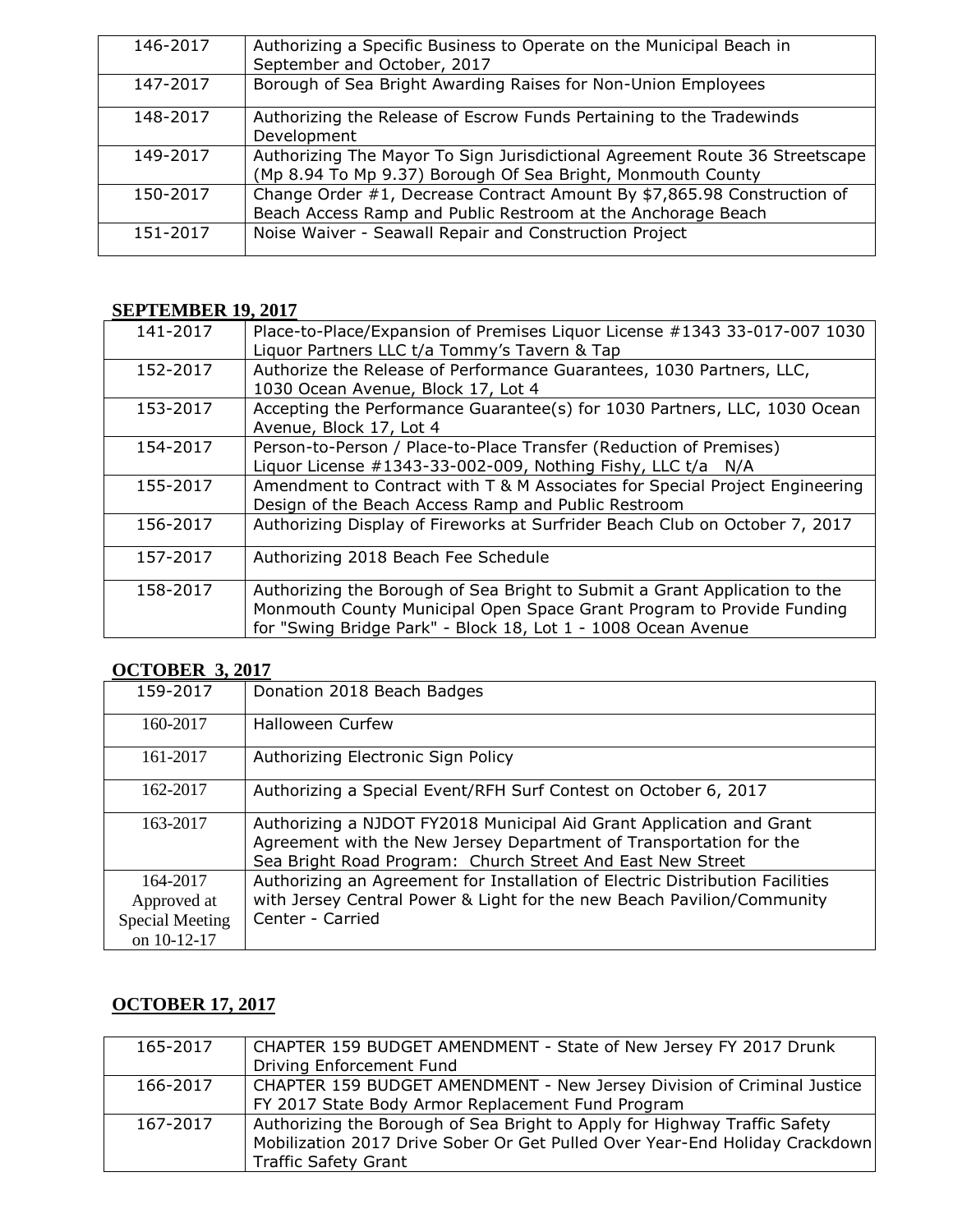| 168-2017 | Donation 2018 Beach Badges                                                 |
|----------|----------------------------------------------------------------------------|
| 169-2017 | Appointment to the Borough Special Events Committee Business               |
|          | Representative                                                             |
| 170-2017 | Adopting the Monmouth County Multi-Jurisdictional Coastal Flood Evacuation |
|          | Plan (CFEP) as Part of Borough of Sea Bright's Emergency Operations Plan   |
| 171-2017 | Expressing Opposition to Legislative Proposals Regarding the Open Public   |
|          | Meetings Act and Open Public Records Act                                   |
| 172-2017 | Authorizing Ocean Avenue Bump Out Removal Ocean Avenue Streetscape         |
|          | <b>Improvements Project</b>                                                |
| 173-2017 | Accepting the Performance Guarantee for Block 1, Lot 8 3 Island View Way,  |
|          | A & E Associates                                                           |
| 174-2017 | Accepting Escrow Fees for Small Network Node Wireless Antenna Facilities   |
|          | Verizon Wireless                                                           |

#### **NOVEMBER 13, 2017**

| 175-2017 | 2018 Borough Council Meeting Schedule                                                                                                                                                                          |
|----------|----------------------------------------------------------------------------------------------------------------------------------------------------------------------------------------------------------------|
| 176-2017 | Monmouth County SPCA - 2018 Contract                                                                                                                                                                           |
| 177-2017 | Refund of Sewer Tax Over-Payment - Lisa Lantz                                                                                                                                                                  |
| 178-2017 | 2018 Software Support and License Agreement with Edmunds & Assoc., Inc.                                                                                                                                        |
| 179-2017 | Authorizing Hiring of Police Officers - Designation of SLEO Class II, Special<br>Officers                                                                                                                      |
| 180-2017 | Authorizing the Purchase of a Front End Loader - Department of Public Works                                                                                                                                    |
| 181-2017 | Rescind Resolution No. 55-2015 - Supporting the Implementation of the<br>New Jersey Department of Transportation, Route 36 Traffic Signing and<br>Striping Concept Plans, dated January 14, 2015               |
| 182-2017 | Rescind Resolution No.125-2017 - Reconstruction of Six Bulkheads and<br>New Storm Water Pump Station, R. Kremer & Son Marine Contractors, LLC                                                                  |
| 183-2017 | Rescind Nothing Fishy, LLC Resolution #154-2017, Person-to-Person/<br>Place-to-Place License #1343-33-002-009                                                                                                  |
| 184-2017 | Authorizing the Purchase of One 2018 Polaris Ranger Crew Utility Vehicle                                                                                                                                       |
| 185-2017 | Authorizing Special Tax Appeal Attorney to Enter into a Stipulation of<br>Settlement for the Tax Appeals Captioned 1485 Ocean Ave. Realty LLC v. Sea<br>Bright Borough, Dockets Nos. 002445-2016 & 001807-2017 |
| 186-2017 | Authorizing Special Tax Appeal Attorney to Enter into a Stipulation of<br>Settlement for the Tax Appeals Captioned Sea Bright Beach Club v.<br>Sea Bright Borough, Dockets Nos. 000618-2016 & 004653-2017      |
| 187-2017 | 2017 Budget Transfers - Authorizing the Transfer of Funds in accordance<br>with N.J.S.A. 40A:4-58                                                                                                              |

## **DECEMBER 19, 2017**

| 188-2017 | Chapter 159 Budget Amendment - State of New Jersey FY2017 Drive Sober<br>or Get Pulled Over Year-End Holiday Crackdown Traffic Safety Grant                                         |
|----------|-------------------------------------------------------------------------------------------------------------------------------------------------------------------------------------|
| 189-2017 | Person-to-Person / Place-to-Place Transfer (Reduction of Premises)<br>Liquor License #1343-33-002-010, Nothing Fishy, LLC t/a N/A                                                   |
| 190-2017 | 2017/18 Annual Renewal Liquor License - Special Ruling Sea Bright Caterers<br>LLC.                                                                                                  |
| 191-2017 | Final Change Order No. 6 (Decrease) Reconstruction of Six Bulkheads<br>and New Stormwater Pump Station and Posting of a Maintenance Bond R.<br>Kremer & Son Marine Contractors, LLC |
| 192-2017 | Authorizing the Acquisition of 1985 Chevy Pickup CD3 155HP Diesel Truck<br>Vin#GCHD34J6GF31567                                                                                      |
| 193-2017 | Authorizing the Purchase of Furniture for Beach Pavilion/Library/<br><b>Community Center</b>                                                                                        |